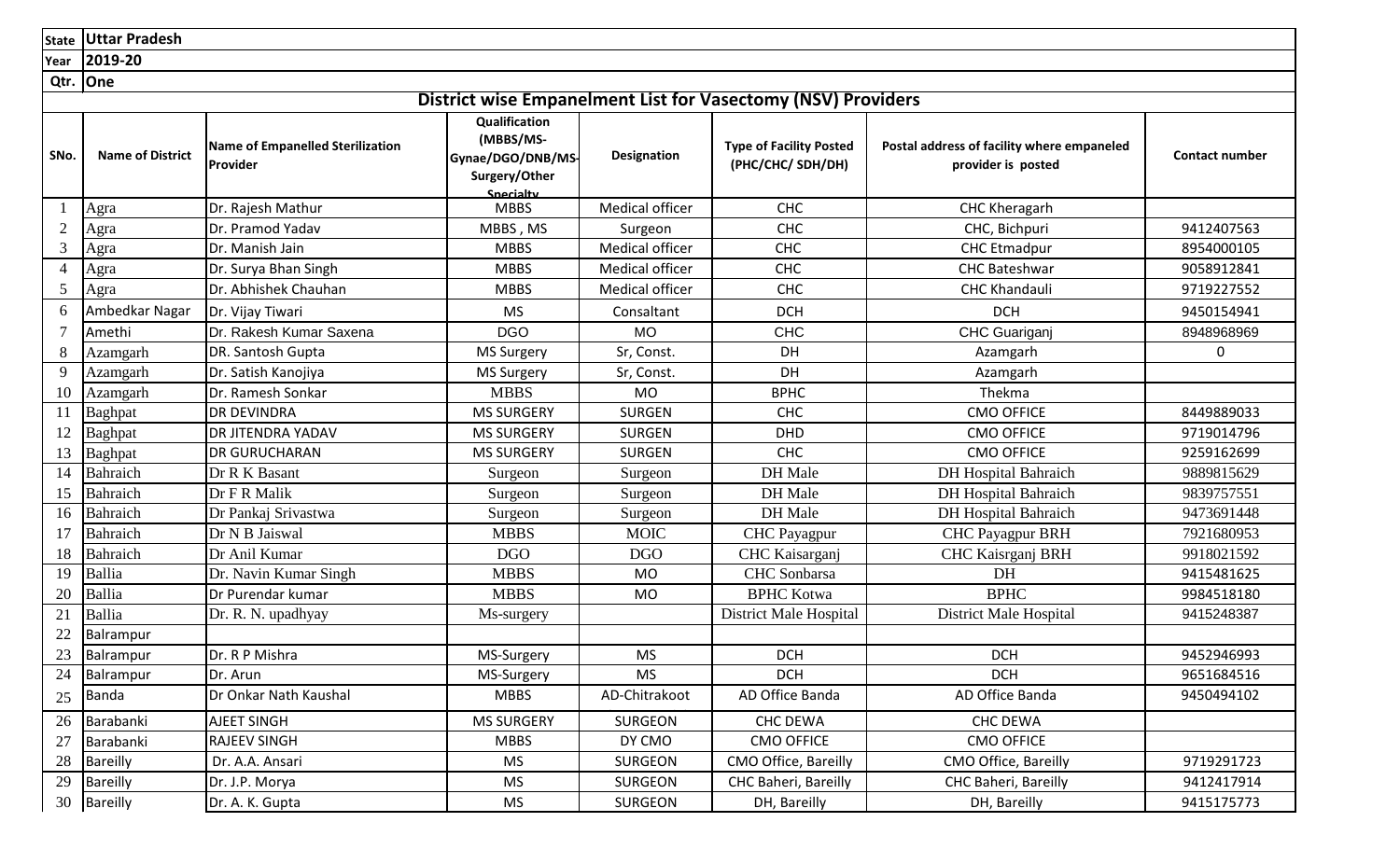| 31 | <b>Bareilly</b> | Dr. M. P. Singh             | <b>MS</b>   | <b>SURGEON</b> | DH, Bareilly      | DH, Bareilly                                                     | 9837022855 |
|----|-----------------|-----------------------------|-------------|----------------|-------------------|------------------------------------------------------------------|------------|
| 32 | <b>Basti</b>    | Dr Anand Ojha               | MS-Surgery  | Surgeon        | <b>DH</b>         | <b>DH</b>                                                        | 8112401819 |
| 33 | Bijnor          | Dr Gyan Chanda              | <b>MBBS</b> | Physician      | DH                | District Combiend Hospital Bijnor                                | 9412153396 |
| 34 | Budaun          | Dr. Hakim Singh             | MS Gynae    | Gynae          | <b>DWH</b>        | District women Hospital Budaun<br>$\frac{D_{10} 243601}{243601}$ | 9412159423 |
| 35 | Budaun          | Dr. Rajveer Singh           | <b>MBBS</b> | Mo             | <b>PHC</b>        | PHC Samrer District Budaun                                       | 9454343763 |
| 36 | Bulandshahar    | Dr.SK Upadhaya              | <b>MBBS</b> | <b>MO</b>      | <b>BBD</b>        | <b>BBD</b>                                                       |            |
| 37 | Bulandshahar    | 1.Dr.AK Bhandari            | <b>MBBS</b> | <b>MOIC</b>    | Syana             | Syana                                                            |            |
| 38 | Chitrakoot      | Dr. Ramakant Chauriha       | MBBS, DGO   | Dy. CMO        | <b>CMO OFFICE</b> | <b>CMO OFFICE</b>                                                | 9415182131 |
| 39 | Chitrakoot      | Dr. Rafiq Ansari            | MBBS, DGO   | Gynocologist   | <b>DCH</b>        | Chitrakoot                                                       | 8318930479 |
| 40 | Deoria          | Dr. M.P Singh               | <b>MBBS</b> | MOI/C          | <b>PHC</b>        | <b>Bhatni</b>                                                    | 9415320108 |
| 41 | Deoria          | Dr. Murari Rai              | <b>MBBS</b> | <b>MO</b>      | <b>CHC</b>        | <b>Bhurwar</b>                                                   | 7081672435 |
| 42 | Deoria          | Dr. Dhirendra Kumar Chauhan | <b>MBBS</b> | <b>MO</b>      | <b>PHC</b>        | <b>Baitalpur</b>                                                 | 9161336209 |
| 43 | Deoria          | Dr. Brahma Nand Giri        | <b>MBBS</b> | <b>MO</b>      | <b>CHC</b>        | Gauri Bazar                                                      | 8004918188 |
| 44 | Deoria          | Dr. Manoj Kumar Gupta       | <b>MBBS</b> | <b>MO</b>      | <b>PHC</b>        | Pyasi                                                            | 9455033417 |
| 45 | Deoria          | Dr. Dharmendra Singh        | <b>MBBS</b> | <b>MO</b>      | <b>PHC</b>        | Khairatiya                                                       | 9452450588 |
| 46 | Deoria          | Dr. Shambhu                 | <b>MBBS</b> | <b>MO</b>      | <b>CHC</b>        | Gauri Bazar                                                      | 9670795324 |
| 47 | Deoria          | Dr. Ranjeet Kushwaha        | <b>MBBS</b> | MOI/C          | <b>PHC</b>        | <b>Bhagalpur</b>                                                 | 9648282628 |
| 48 | Deoria          | Dr. Awadhesh Prasad         | <b>MBBS</b> | <b>MO</b>      | <b>CHC</b>        | Tarkulwa                                                         | 9335028921 |
| 49 | Deoria          | Dr. Rajeev Ranjan           | <b>MBBS</b> | <b>MO</b>      | <b>PHC</b>        | Majhgawa                                                         | 8004778078 |
| 50 | Deoria          | Dr. Rakesh Kumar            | <b>MS</b>   | Surgeon        | DH                | Deoria                                                           | 9415381389 |
| 51 | Deoria          | Dr. Ajay Shahi              | <b>MS</b>   | Surgeon        | <b>CHC</b>        | Patherdeva                                                       | 9415312126 |
| 52 | Deoria          | Dr. Suryabhan Kushwaha      | <b>MS</b>   | Surgeon        | <b>CHC</b>        | Pipara Daula Kadam                                               | 9453867761 |
| 53 | Etah            | 0                           | 0           | $\Omega$       | $\mathbf 0$       | $\mathbf 0$                                                      | 0          |
| 54 | Faizabad        | Digvijay Nath               | <b>MS</b>   | Surgeon        | Sri RAM hospital  | Sri RAM hospital                                                 | 9415140520 |
| 55 | Faizabad        | Satya Prakash Bansal        | <b>MS</b>   | Surgeon        | <b>DMH</b>        | <b>DMH</b>                                                       | 9415332106 |
| 56 | Faizabad        | Dr.Ajay Anand               | <b>MS</b>   | Surgeon        | Poora Bazar CHC   | Poora Bazar CHC                                                  | 9450430915 |
| 57 | Faizabad        | Dr.H.O Srivastava           | <b>MS</b>   | CMO            | Ayodhya           | Ayodhya                                                          | 9415047949 |
| 58 | Farrukhabad     | Dr.Arif Siddiqui            | <b>MBBS</b> | <b>MOIC</b>    | DH                | Lingiganj Hospital                                               | 9794919473 |
| 59 | Fatehpur        | Dr. Sunil Kumar             | Surgeon     | <b>MS</b>      | <b>CHC</b>        | <b>CHC Bindaki Fatehpur</b>                                      | 9839379512 |
| 60 | Fatehpur        | Dr. Naresh Vishal           | Surgeon     | <b>MS</b>      | DH                | District Male Hospital Fatehpur                                  | 9919484951 |
| 61 | Fatehpur        | Dr.Pankaj Gupta             | <b>MBBS</b> | MO.            | APHC              | <b>APHC Ghazipur</b>                                             | 9532098789 |
| 62 | Fatehpur        | Dr.Neeraj Gupta             | <b>MBBS</b> | <b>MO</b>      | <b>NPHC</b>       | <b>NPHC Damapur</b>                                              | 8726032051 |
| 63 | Fatehpur        | Dr.Krishnakant Singh        | <b>MBBS</b> | <b>MO</b>      | PHC               | PHC Deomai                                                       | 9336695992 |
| 64 | Fatehpur        | Dr.Ajay Kumar Singh         | <b>MBBS</b> | <b>MO</b>      | <b>NPHC</b>       | <b>NPHC Airayan</b>                                              | 9838835510 |
| 65 | Fatehpur        | Dr.Rajan                    | <b>MBBS</b> | <b>MO</b>      | <b>NPHC</b>       | <b>NPHC Aung</b>                                                 | 9559376948 |
| 66 | Fatehpur        | Dr. Vipul Shukla            | <b>MBBS</b> | <b>MO</b>      | PHC               | PHC Gopalganj                                                    | 9559376948 |
| 67 | Fatehpur        | Dr.Upendra Kumar            | <b>MBBS</b> | <b>MO</b>      | PHC               | PHC Asother                                                      | 8081084461 |
| 68 | Fatehpur        | Dr.Jay Prakash              | <b>MBBS</b> | MO             | APHC              | <b>APHC Dighurwa</b>                                             | 9457486313 |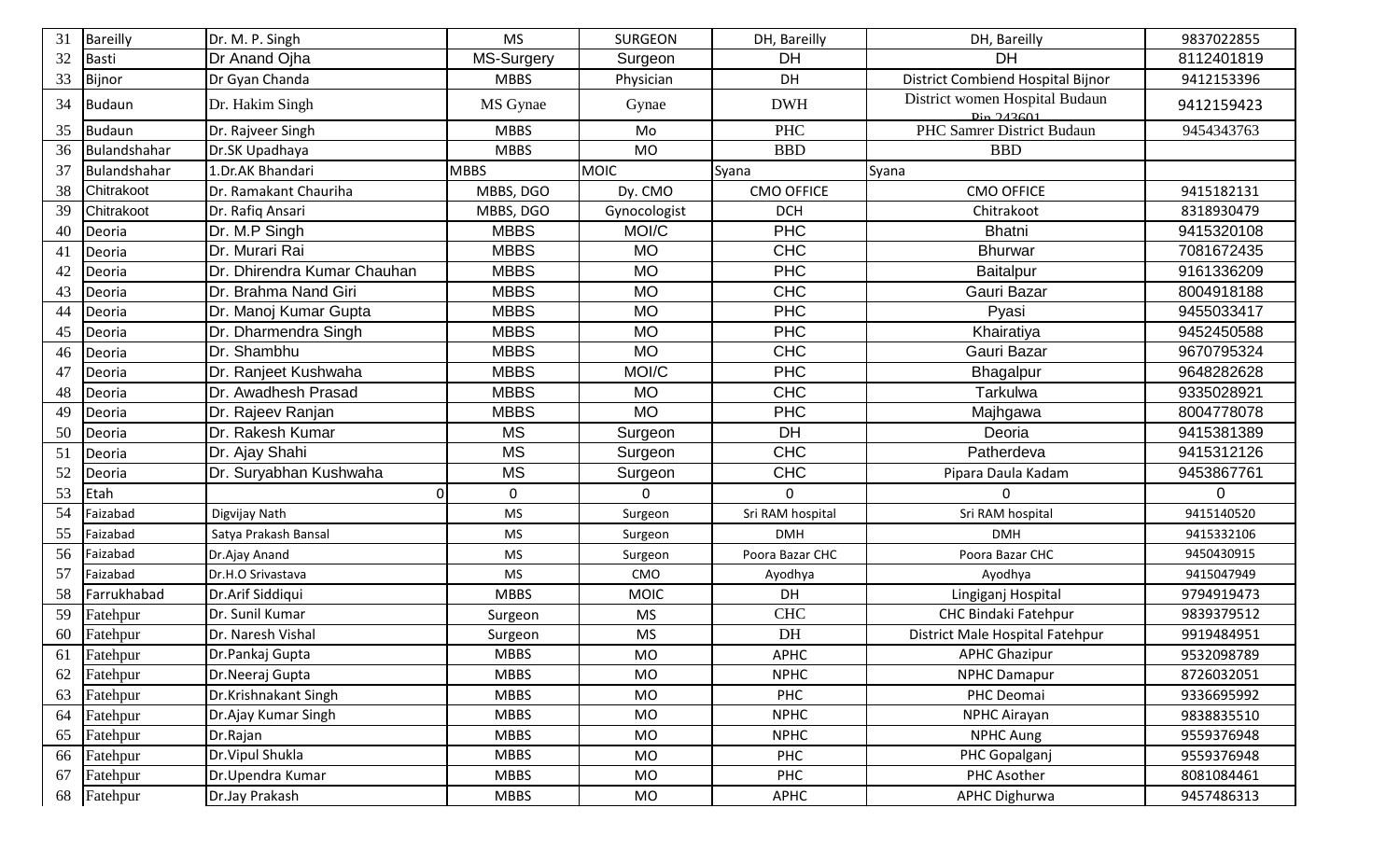| 69 | Fatehpur      | Dr. Amlesh Joshi            | <b>MBBS</b>       | <b>MO</b>                    | PHC                  | PHC Gopalganj                           | 9565248218   |
|----|---------------|-----------------------------|-------------------|------------------------------|----------------------|-----------------------------------------|--------------|
| 70 | Fatehpur      | Dr. Kaleem                  | <b>MBBS</b>       | <b>MO</b>                    | <b>CHC</b>           | <b>CHC Khakheru</b>                     | 9670431731   |
|    | Gautam Buddha | Dr. Arvind Kumar Vaish      | MS- Gen. Surgery  | MO                           | <b>CHC Badalpur</b>  | Lt. shri mangalsen samudaiyk swasth     | 8860507553   |
| 71 | Nagar         |                             |                   |                              |                      | kendra Badalpur, Dadri Road, Gautam     |              |
|    | Gautam Buddha | Dr. Rahul Verma             | MS- Gen. Surgery  | <b>MO</b>                    | FRU CHC Bhangel      | CHC Bhangel, Sec-82 Noida               | 9818899771   |
| 72 | Nagar         |                             |                   |                              |                      |                                         |              |
|    | Gautam Buddha | Dr. P.K.Das                 | MS- Gen. Surgery  | MO                           | <b>DCH GB Nagar</b>  | District Combined Hosptal, Sec-30 Noida | 9990665550   |
| 73 | Nagar         |                             |                   |                              |                      |                                         |              |
|    | Gautam Buddha | Dr. Rajendra                | MS- Gen. Surgery  | <b>MO</b>                    | <b>DCH GB Nagar</b>  | District Combined Hosptal, Sec-30 Noida | <b>NA</b>    |
| 74 | Nagar         |                             |                   |                              |                      |                                         |              |
| 75 | Ghaziabad     | Dr. Rajendra Kumar          | MBBS, MS          | Sr. Consultant               | DH                   | <b>MMG</b> Hospital                     | 9999764421   |
| 76 | Ghaziabad     | Dr. Akhilesh Mohan          | MBBS, MS          | Sr. Consultant               | DH                   | <b>DCH</b>                              | 9811635314   |
| 77 | Ghaziabad     | Dr. G.P. Mathuria           | MBBS, MS          | <b>Iedical Superintender</b> | <b>CHC</b>           | <b>CHC</b> Muradnagar                   | 9953123012   |
| 78 | Ghazipur      | Dr A K Gupta                | <b>MBBS</b>       | Medical officer              | Gondour              | <b>CHC Gondour</b>                      | 8604512022   |
| 79 | Gonda         | Dr.Sadab Jama Khan          | Surgeon           | Surgeon                      | DH                   | DH Gonda                                | 9450080108   |
| 80 | Gorakhpur     | Dr. Dhananjay Kumar         | M.S.              | Surgeon                      | <b>CHC Pipraiech</b> | <b>CHC Pipraiech</b>                    | 9415314596   |
| 81 | Gorakhpur     | Dr. Awadhesh                | M.S.              | Surgeon                      | CHC J.Kauriya        | CHC J.Kauriya                           | 7523047597   |
| 82 | Gorakhpur     | Dr. Shivmuniram             | <b>DGO</b>        | Surgeon                      | CHC Bansgaon         | CHC Bansgaon                            | 9415392804   |
| 83 | Gorakhpur     | Dr. N.LKushwaha             | MBBS. Ortho       | Superintedent                | CHC Sahjanwa         | <b>CHC Sahjanwa</b>                     | 8887574012   |
| 84 | Hamirpur      | Dr. R.K. Katiyar            | <b>MBBS</b>       | Dy. CMO                      | DH                   | District police Hospital                | 9450070431   |
| 85 | Hamirpur      | Dr. Anil Sachan             | <b>MBBS</b>       | Superintendent               | <b>CHC</b>           | <b>CHC</b> Maudaha                      | 9450314644   |
| 86 | Hamirpur      | Dr. M.K. Verma              | <b>DGO</b>        | <b>MO</b>                    | <b>CHC</b>           | <b>CHC</b> Rath                         | 9839547375   |
| 87 | Hamirpur      | Dr. Brajendra Singh Rajpoot | <b>MBBS</b>       | Suprintendent                | <b>CHC</b>           | <b>CHC Muskara</b>                      | 8765891805   |
| 88 | Hamirpur      | Dr. Vinay Prakash           | <b>MS</b>         | Surgeon                      | DH                   | <b>District Hospital</b>                | 9415157410   |
| 89 | Hamirpur      |                             |                   |                              |                      |                                         | 9628540024   |
|    |               | Dr. J.P.Sahu                | <b>MBBS</b>       | <b>MO</b>                    | <b>CHC</b>           | CHC Maudaha                             |              |
| 90 | Hapur         | Dr. Ravindra Kumar          | MS-Surgery        | <b>MO</b>                    | <b>CHC</b>           | <b>CHC</b> Garhmukteshwar               | 8869827288   |
| 91 | Hardoi        | Dr. Surjeet Singh           | MS- Gen. Surgery  | Surgeon                      | <b>DMH</b>           | <b>DMH Hardoi</b>                       | 9415514134   |
| 92 | Hardoi        | Dr. Ashok Priyadarshi       | MS- Gen. Surgery  | Surgeon                      | <b>DMH</b>           | <b>DMH Hardoi</b>                       | 9450377992   |
| 93 | Hardoi        | Dr. Masood Alam             | MS- Gen. Surgery  | Surgeon                      | <b>CHC Sandila</b>   | <b>CHC Sandila</b>                      | 9335764317   |
| 94 | Hardoi        | Dr. Navneet Anand           | MS- Gen. Surgery  | MO                           | Trauma center        | Trauma center                           | 9415066419   |
| 95 | Hardoi        | Dr. Arvind Mishra           | <b>MBBS</b>       | <b>MOIC</b>                  | <b>CHC Mallawan</b>  | <b>CHC Mallawan</b>                     | 9455501141   |
| 96 | Hardoi        | Dr.Pankaj Mishra            | <b>MBBS</b>       | MO                           | <b>CHC Sursa</b>     | <b>CHC Sursa</b>                        | 9565834371   |
| 97 | Hathras       | 0                           | 0                 | $\mathbf{0}$                 | $\Omega$             | $\overline{0}$                          | $\mathbf{0}$ |
| 98 | Jalaun        | Dr.Idreesh Mohd             | <b>MBBS</b>       | <b>MOIC</b>                  | <b>BPHC</b>          | PHC DAKOR                               | 8853055444   |
| 99 | Jaunpur       | Dr. Anil Kumar Sharma       | <b>MS Surgery</b> | DY. CMO                      | DH                   | <b>District Hospital</b>                | 9415395817   |
|    | 100 Jaunpur   | Dr. S.K. Yadav              | <b>MS Surgery</b> | DY. CMO                      | DH                   | District Hospital                       | 9415963317   |
|    | 101 Jaunpur   | Dr. Vijay pat Dwivedi       | <b>MS</b>         | DY. CMO                      | DH                   | District Hospital                       | 9452073387   |
|    | 102 Jaunpur   | Tarun Kumar Singh           | <b>MBBS</b>       | MO                           | NPHC Khapraha        | <b>Primary Health Center</b>            | 9307570808   |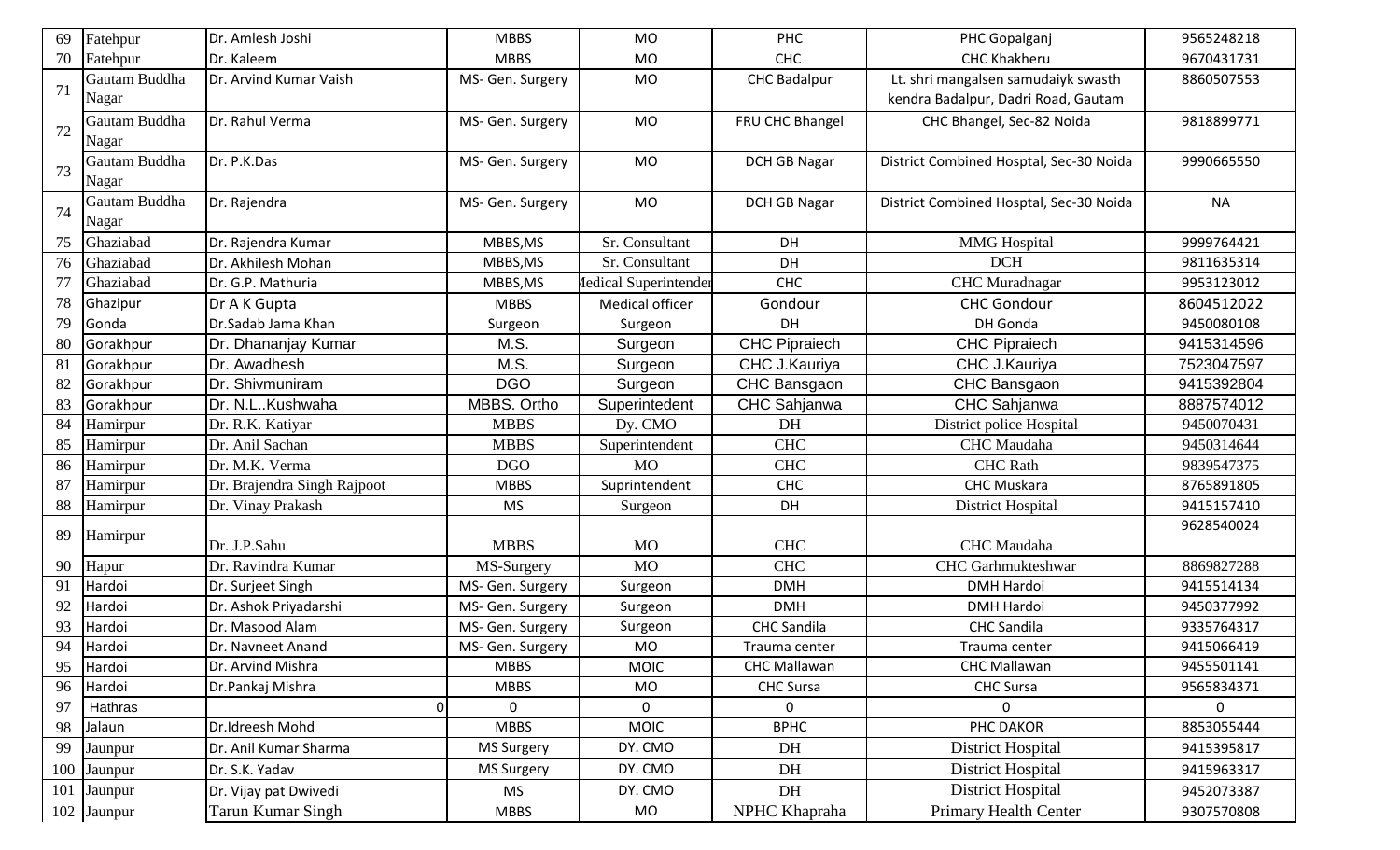| 103 | Jaunpur          | Javed Khan               | <b>MBBS</b>       | <b>MO</b>      | CHC Muftiganj | Non FRU CHC                               | 9795164022 |
|-----|------------------|--------------------------|-------------------|----------------|---------------|-------------------------------------------|------------|
| 104 | Jhanshi          | Dr. Gokul Prashad        | Other Specialty   | Surgeon        | DH            | Distt. Hospital Jhansi                    | 8601639111 |
| 105 | Jhanshi          | Dr. Soniya               | MS-Surgery        | Surgeon        | DH            | Distt. Hospital Jhansi                    | 8126155955 |
| 106 | Kannauj          | Dr. Jitendra Kumar Nag   | <b>MBBS</b>       | <b>MO</b>      | <b>CHC</b>    | CHC Tirwa, Kannauj                        | 9305111133 |
| 107 | Kannauj          | Dr.Ravindra Kumar        | <b>MBBS</b>       | <b>MO</b>      | DH            | Combined District Hospital, Kannauj       | 9415333557 |
|     | 108 Kanpur dehat | Dr Pawan Kumar           | <b>MBBS</b>       | <b>MO</b>      | <b>CHC</b>    | <b>CHC Akbarpur</b>                       | 9956415671 |
|     | 109 Kanpur dehat | Dr Md Sadique            | <b>MBBS</b>       | <b>MO</b>      | <b>MO</b>     | <b>CHC Sikandra</b>                       | 9807477690 |
|     | 110 Kanpur dehat | Dr Aditya Sachan         | <b>MBBS</b>       | <b>MO</b>      | <b>MO</b>     | PHC Amroudha                              | 9389811179 |
| 111 | Kanpur Nagar     | Dr.Nar Singh Rajput      | MS-Surgery        | <b>MO</b>      | CHC           | <b>Bhillaur-CHC</b>                       | 9839035324 |
|     | 112 Kanpur Nagar | Dr.Subir Katiyar         | MS-Surgery        | <b>MO</b>      | <b>CHC</b>    | Chaubeypur-CHC                            | 9336101824 |
|     | 113 Kanpur Nagar | Dr. Swadesh Gupta        | Ms-Surgery        | Surgeon        | <b>DCH</b>    | anyavar Kaashiram District Combined Hospi | 9839079231 |
|     | 114 Kanpur Nagar | Dr. Abhishek Katiyar     | <b>MBBS</b>       | <b>MO</b>      | CHC           | <b>CHC Patara</b>                         | 8756793850 |
| 115 | Kanpur Nagar     | Dr. Navneet Chaudhary    | <b>MBBS</b>       | <b>MO</b>      | CMO Office    | <b>CMO Kanpur Nagar</b>                   | 9450827861 |
|     | 116 Kanpur Nagar | Dr. Anuj Dixit           | <b>MBBS</b>       | <b>MOIC</b>    | <b>CHC</b>    | <b>CHC Shivrajpur</b>                     | 9450095399 |
| 117 | Kanpur Nagar     | Dr. Ajay Maurya          | <b>MBBS</b>       | <b>MOIC</b>    | <b>CHC</b>    | CHC Bheetargaon                           | 9450727595 |
|     | 118 Kanpur Nagar | Dr. Jai Prakash          | <b>MBBS</b>       | <b>MO</b>      | CHC           | CHC Ghatampur                             | 9451535612 |
|     | 119 Kanpur Nagar | Dr. Neeraj Sachaan       | <b>MBBS</b>       | <b>MOIC</b>    | <b>CHC</b>    | <b>CHC Ghatampur</b>                      | 9455972772 |
| 120 | Kanpur Nagar     | Dr. Dharmendra Kumar     | <b>MBBS</b>       | <b>MOIC</b>    | CHC           | <b>CHC Kakwan</b>                         | 9415788665 |
| 121 | Kanpur Nagar     | Dr. Rajeshwar Singh      | <b>MBBS</b>       | Surgeon        | <b>CHC</b>    | CHC Kalyanpur (PHC Bhauti)                | 9170022839 |
| 122 | Kanpur Nagar     | Dr. Ganesh Prasad        | <b>MBBS</b>       | <b>MO</b>      | <b>CHC</b>    | <b>CHC Bhillaur</b>                       | 9415680856 |
| 123 | Kanpur Nagar     | Dr. Vinay Kumar          | MS-Surgery        | Surgeon        | DH            | <b>GVSM Medical College</b>               | 9660640989 |
| 124 | Kasganj          | N <sub>o</sub>           | NA                | <b>NA</b>      | <b>NA</b>     | <b>NA</b>                                 | <b>NA</b>  |
| 125 | Kaushambi        | Dr.Saurabh Singh         | <b>MS Surgery</b> | Surgeon        | DH            | <b>DCH Kaushambi</b>                      | 9598533333 |
| 126 | Kaushambi        | Dr.Dharmraj Singh        | <b>MS Surgery</b> | Surgeon        | DH            | DCH Kaushambi                             | 8400424225 |
| 127 | Kaushambi        | Dr. Vijay Shanker Singh  | <b>MBBS</b>       | <b>MO</b>      | PHC           | PHC Newada                                | 8765628277 |
| 128 | Kaushambi        | Dr.Kamlesh               | <b>MBBS</b>       | <b>MO</b>      | PHC           | PHC Mooratganj                            | 8004749932 |
| 129 | Kaushambi        | Dr.Muktesh Dwivedi       | <b>MBBS</b>       | <b>MO</b>      | PHC           | PHC Chail                                 | 7408999967 |
| 130 | Kaushambi        | Dr.Sunil Singh           | <b>MBBS</b>       | <b>MO</b>      | PHC           | PHC Mooratganj                            | 9161353553 |
| 131 | Kaushambi        | Dr.Arun Kumar Patel      | <b>MBBS</b>       | <b>MO</b>      | <b>PHC</b>    | PHC Manjhanpur                            | 8127493473 |
|     | 132 Kaushambi    | Dr.Sudesh Kumar          | <b>MBBS</b>       | <b>MO</b>      | CHC           | <b>CHC Kaneli</b>                         | 9451053555 |
|     | 133 Kaushambi    | Dr.Arun Kumar Arya       | <b>MBBS</b>       | <b>MO</b>      | <b>CHC</b>    | <b>CHC Kaneli</b>                         | 9305553507 |
|     | 134 Kaushambi    | <b>Dr.Hemant Bisen</b>   | <b>MBBS</b>       | <b>MO</b>      | FRU CHC       | <b>CHC Sirathu</b>                        | 9696510835 |
|     | 135 Kaushambi    | Dr.Shashank Gupta        | <b>MBBS</b>       | <b>MO</b>      | <b>NPHC</b>   | Mooratganj                                | 9453010535 |
|     | 136 Kaushambi    | Dr.Hind Prakash Mani     | <b>MBBS</b>       | MO             | CMO office    | CMO Office                                | 8726520664 |
|     | 137 Kaushambi    | Dr. Akhilesh Kumar Singh | MS-Gyne           | Gynecologist   | DH            | DCH Kaushambi                             | 9336322221 |
|     | 138 Kaushambi    | Dr. Neeraj Singh         | <b>MBBS</b>       | <b>MO</b>      | <b>CHC</b>    | Kara                                      |            |
|     | 139 Kushinagar   | Dr B K Shukla            | MS-Surgery        | Surgeon        | <b>CHC</b>    | CHC PARTAVAL, MAHARAJ GANJ                |            |
|     | 140 LALITPUR     | Dr.D.K.Raj               | MS                | General Surgen | CMS DH        | <b>CMS MALE HOSPITAL</b>                  | 9415586740 |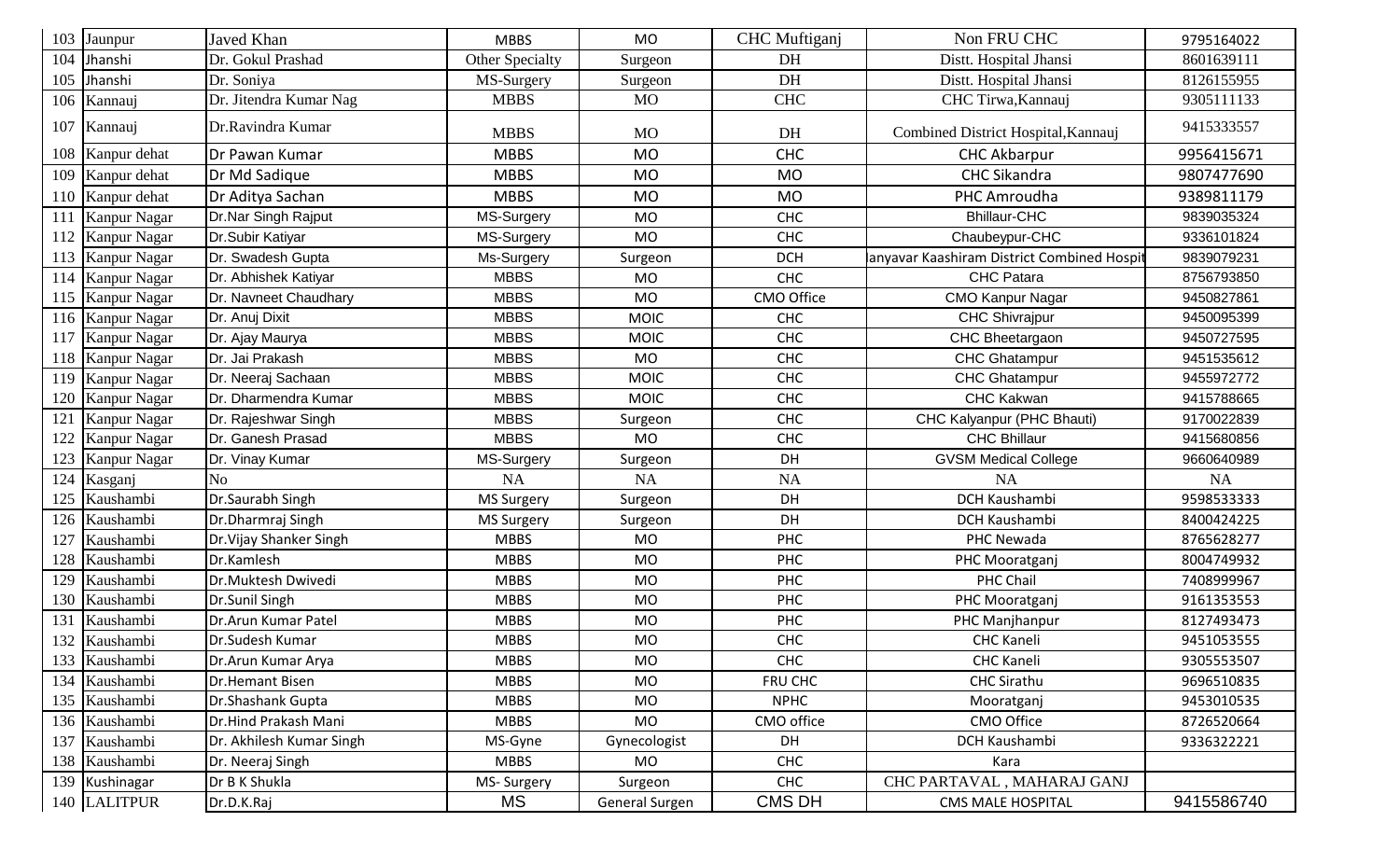|     | 141 LALITPUR    | Dr. Mahesh Kumar Gupta  | <b>MBBS</b>      | <b>ENT</b>                 | <b>CMS DH</b>   | <b>CMS MALE HOSPITAL</b>         | 8765134699 |
|-----|-----------------|-------------------------|------------------|----------------------------|-----------------|----------------------------------|------------|
| 142 | <b>LALITPUR</b> | Dr. Anurag Bajaj        | <b>MBBS</b>      | <b>MO</b>                  | <b>CHC</b>      | <b>CHC TALBEHAT</b>              | 8005411268 |
| 143 | Mahoba          | Dr D K Sullere          | Surgeon          | <b>MO</b>                  | DH              | DH Mahoba                        | 9450271287 |
| 144 | Mahoba          | Dr R B Arya             | Surgeon          | <b>MO</b>                  | DH              | DH Mahoba                        | 9450270912 |
| 145 | Mahoba          | Dr K P Singh            | Surgeon          | Supdtt.                    | <b>CHC</b>      | CHC Panwari                      | 9415145508 |
| 146 | Mahoba          | Dr Gautam Chandra Verma | Surgeon          | <b>MO</b>                  | <b>CHC</b>      | CHC Charkhari                    | 9506043544 |
| 147 | Mahoba          | Dr Mahesh Singh         | <b>MBBS</b>      | <b>MO</b>                  | <b>CHC</b>      | CHC Kabrai                       | 9450040910 |
| 148 | Mahoba          | DR P K Singh Rajpoot    | <b>MBBS</b>      | MOI/c                      | <b>PHC</b>      | PHC Jaitpur                      | 9415179412 |
| 149 | Maharajganj     | Dr Bibhuti Kumar Shukla | <b>MS</b>        | General Surgeon            | <b>CHC</b>      | DCH Maharajganj                  | 9838797028 |
| 150 | Maharajganj     | Dr R P Rai              | MBBS, DCH        | Pediatician                | <b>DCH</b>      | <b>DCH</b> Maharajganj           | 9565468637 |
| 151 | Maharajganj     | Dr Arun Kumar Gupta     | <b>MBBS</b>      | <b>MO</b>                  | <b>CHC</b>      | <b>CHC</b> Laxmipur              | 7080041736 |
| 152 | Mainpuri        | Dr Gourav Pareek        | <b>MBBS MS</b>   | Surgen                     | Dist. Hospital  | District Male Hospital, Mainpuri | 9458284421 |
| 153 | Mathura         | Dr.Sachin Gupta         | <b>MBBS</b>      | <b>MO</b>                  | <b>CHC</b>      | CHC Chaumuhan                    | 9286540063 |
| 154 | Meerut          | Dr. Sudheer Rathi       | M.B.B.S., M.S.,  | Professor                  | Medical college | LLRM college, meerut             | 7060056999 |
|     |                 |                         | M.Ch.            |                            |                 |                                  |            |
|     | 155 Meerut      | Dr. Chandra Prakash     | M.B.B.S., M.S.   | Professor                  | Medical college | LLRM college, meerut             | 9837100048 |
| 156 | Meerut          | Dr. Dheeraj Raj         | M.B.B.S., M.S    | <b>Associate Professor</b> | Medical college | LLRM college, meerut             | 9837156611 |
|     |                 |                         |                  |                            |                 |                                  |            |
| 157 | Meerut          | Dr. Gaurav Gupta        | M.B.B.S., M.S.,  | Assistant Professor        | Medical college | LLRM college, meerut             | 9358580303 |
|     |                 |                         | M.Ch.            |                            |                 |                                  |            |
| 158 | Meerut          | Dr. Sanjeev Kumar       | M.B.B.S., M.S.   | <b>Assistant Professor</b> | Medical college | LLRM college, meerut             | 9012359199 |
|     |                 |                         |                  |                            |                 |                                  |            |
| 159 | Meerut          | Dr. Abhishek Jain       | M.B.B.S., M.S.   | Lecturer                   | Medical college | LLRM college, meerut             | 9259042808 |
|     |                 |                         | M.Ch.            |                            |                 |                                  |            |
|     | 160 Meerut      | Dr. Vishal Agarwal      | M.B.B.S., M.S.   | Lecturer                   | Medical college | LLRM college, meerut             | 9927954446 |
| 161 | Meerut          | Dr. Sunil Kaval         | M.B.B.S., M.S.   | Lecturer                   | Medical college | LLRM college, meerut             | 9927888997 |
| 162 | Meerut          | Dr. Pradeep Kumar       | M.B.B.S., M.S.   | Lecturer                   | Medical college | LLRM college, meerut             | 8909781000 |
| 163 | Meerut          | Dr. Virendra Kumar      | M.B.B.S., M.S.   | Lecturer                   | Medical college | LLRM college, meerut             | 9639885945 |
| 164 | Meerut          | Dr.S.P. Singh           | M.B.B.S., M.S.   | Professor                  | Medical college | LLRM college, meerut             | 9837305485 |
| 165 | Meerut          | Dr. Anuj Sharma         | M.B.B.S., M.S.   | <b>Associate Professor</b> | Medical college | LLRM college, meerut             | 9627887955 |
|     |                 |                         |                  |                            |                 |                                  |            |
|     | 166 Meerut      | Dr. Vishal Saxena       | M.B.B.S., M.S.   | Lecturer                   | Medical college | LLRM college, meerut             | 9359952008 |
|     | 167 Meerut      | Dr. B.P. Singh          | M.B.B.S., M.S.   | Lecturer                   | Medical college | LLRM college, meerut             | 7060564234 |
|     | 168 Meerut      | Dr.D.K.Sharma           | MBBS, D.ortho    | Ortho surgeon              | <b>CHC</b>      | CHC Sardhana                     | 9219782358 |
| 169 | Meerut          | Dr Phool kumar          | MS- Gen SURGERY  | CONSULTANT                 | DH              | PL SHARMA                        | 6396640710 |
|     | 170 Meerut      | Dr VIPUL                | <b>MBBS</b>      | MO                         | CHC             | Daurala                          | 9012965307 |
|     | 171 Mirzapur    | Dr. Sanjay Panday       | MS-Surgery       | <b>SURGEN</b>              | DH-F            | DWH-MZP                          | 9451623007 |
|     | 172 Mirzapur    | Dr. J.P Vishkarma       | MBBS/Anesthetist |                            | DH-F            |                                  | 9415268836 |
|     |                 |                         |                  | MO                         |                 | DWH-MZP                          |            |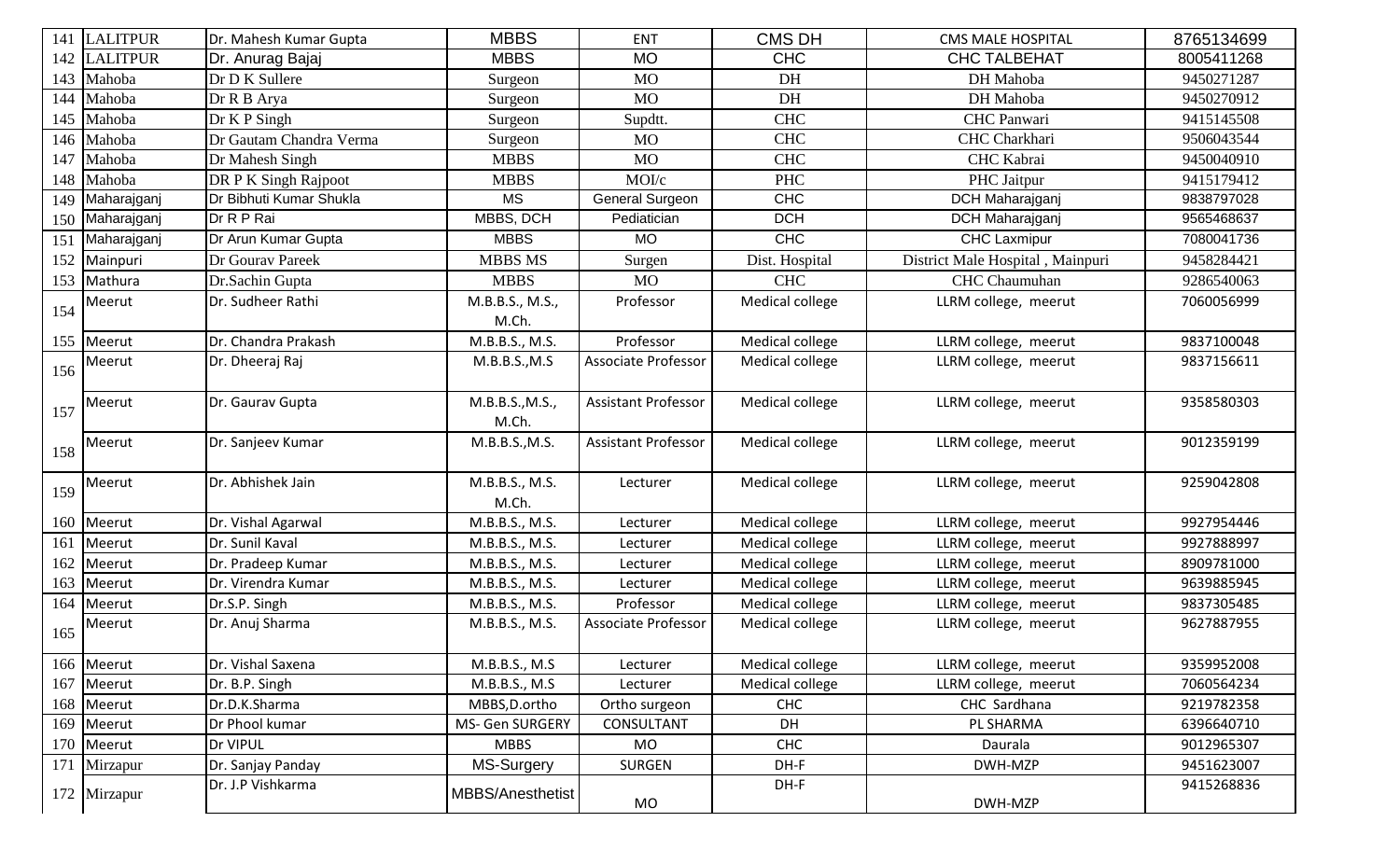| 173 | Mirzapur                            | Dr. Rakesh Bahaudar                      | <b>DGO</b>       | <b>MO</b>                       | DH-F                | DWH-MZP                                      | 9918220077 |
|-----|-------------------------------------|------------------------------------------|------------------|---------------------------------|---------------------|----------------------------------------------|------------|
| 174 | Mirzapur                            | Dr. Sanjay Kumar                         | <b>MBBS</b>      | <b>MO</b>                       | DH-F                | DWH-MZP                                      | 7007262245 |
| 175 | Mirzapur                            | Dr. Kaushal Kumar                        | <b>MBBS</b>      | <b>MO</b>                       | <b>CHC</b>          | CHC-Marihan                                  | 9432921505 |
| 176 | MORADABAD                           | DR. V.K.GOYAL                            | <b>MS</b>        | <b>GEN. SURGON</b>              | <b>DH</b>           | DH MORADABAD                                 | 9412746110 |
| 177 | <b>MORADABAD</b>                    | <b>DR. SHIV SINGH</b>                    | <b>MS</b>        | <b>GEN. SURGON</b>              | DH                  | DH MORADABAD                                 |            |
| 178 | Muzaffarnagar                       | Dr. Pankaj Aggarwal                      | MS-Surgery       | CMS                             | DH                  | mi Kalyan Dev District Hospital, Muzaffarna  | 9454455282 |
| 179 | Muzaffarnagar                       | Dr. D. K. Sharma                         | MS-Surgery       | M.O.                            | DH                  | ami Kalyan Dev District Hospital, Muzaffarna | 9897077355 |
| 180 | Muzaffarnagar                       | Dr. Mukesh kumar                         | <b>MBBS</b>      | M.O.                            | <b>PHC</b>          | PHC Purqazi, Block purqazi, muzaffarnagar    | 9997081768 |
| 181 | Pilibhit                            | Dr. Sudhakar Pandey                      | <b>MS</b>        | Surgeon                         | <b>CHC</b>          | <b>CHC-PURANPUR</b>                          | 9412644883 |
| 182 | Pilibhit                            | Dr.RS Yadav                              | <b>MS</b>        | Surgeon                         | <b>DMH</b>          | DMH-PILIBHIT                                 |            |
| 183 | Pilibhit                            | Dr. Vineet yadav                         | <b>MBBS</b>      | <b>MO</b>                       | <b>CHC</b>          | <b>CHC</b> Puranpur                          | 7607391500 |
| 184 | Pilibhit                            | Dr.Kamlesh kumar                         | <b>MBBS</b>      | <b>MO</b>                       | <b>PHC</b>          | PHC-Chandandi                                | 9411445103 |
| 185 | Pilibhit                            | Dr. Chandra Kumar                        | <b>MBBS</b>      | <b>MO</b>                       | <b>CHC</b>          | CHC-Jahanabad                                | 9458694144 |
| 186 | Pilibhit                            | Dr. Chatra pal Singh                     | <b>MBBS</b>      | <b>MO</b>                       | <b>CHC</b>          | CHC-Puranpur                                 | 8273033063 |
| 187 | Pratapgarh                          | Abhishek Singh                           | <b>MBBS</b>      | <b>MO</b>                       | <b>CHC</b>          | <b>CHC Sangipur</b>                          | 8874463054 |
| 188 | Pratapgarh                          | <b>Vivek Kumar</b>                       | <b>MBBS</b>      | <b>MO</b>                       | <b>CHC</b>          | PHC Babaganj                                 | 9455484730 |
|     | 189 Pratapgarh                      | Magsood Ahmad                            | <b>MBBS</b>      | <b>MO</b>                       | <b>CHC</b>          | CHC Mandhata                                 | 9455600889 |
| 190 | Pratapgarh                          | Alok Ranjan                              | <b>MBBS</b>      | <b>MO</b>                       | <b>CHC</b>          | <b>CHC Sangipur</b>                          | 9838427668 |
|     | 191 Pratapgarh                      | Yagyavendra Singh                        | <b>MBBS</b>      | <b>MO</b>                       | <b>CHC</b>          | PHC Sukhpalnagar                             | 9807010535 |
| 192 | Pratapgarh                          | Ashish Chatrevedi                        | <b>MBBS</b>      | <b>MO</b>                       | <b>CHC</b>          | <b>CHC Sangramgarh</b>                       | 9454950151 |
|     | 193 Pratapgarh                      | <b>Mohammad Haroon</b>                   | <b>MBBS</b>      | <b>MO</b>                       | <b>CHC</b>          | Babaganj                                     | 8948816349 |
| 194 | Pratapgarh                          | <b>Mohammad Hasim</b>                    | <b>MBBS</b>      | <b>MO</b>                       | <b>CHC</b>          | Mandhata                                     | 9415308559 |
|     | 195 Pratapgarh                      | <b>Arvind Gupta</b>                      | MS- Gen. Surgery | Suptt.                          | <b>CHC</b>          | <b>CHC Lalganj</b>                           | 9897337418 |
|     | 196 Pratapgarh                      | Mahendra Pratap                          | MS- Gen. Surgery | Suptt.                          | <b>CHC</b>          | <b>CHC Patti</b>                             | 9412010191 |
| 197 | Pratapgarh                          | Dr.S.C.L Dwivedi                         | MS- Gen. Surgery | <b>ACMO RCH</b>                 | CMO Office          | CMO Office                                   | 9415250283 |
|     | 198 Raebareli                       | Dr. J.K.Lal                              | M.B.B.S, M.S.    | M.O.                            | District Hospital   | District Hospital Male                       | 9415743241 |
| 199 | Raebareli                           | Dr.Anil Kumar Jaisal                     | M.B.B.S, M.S.    | Medical Suprintenden            | CHC Bachhrawa       | CHC Bachhrawa                                | 9450506516 |
| 200 | Raebareli                           | Dr. Pradeep Agrawal                      | M.B.B.S, M.S.    | Medical Suprintenden            | CHC Khajurgaon      | CHC Khajurgaon                               | 9415076290 |
| 201 | Raebareli                           | Dr. Mahmud Akhtar                        | M.B.B.S, M.S.    | Medical Suprintenden            | <b>CHC Unchahar</b> | <b>CHC Unchahar</b>                          | 9450189575 |
| 202 | Rampur                              | Dr. Charu Dhall                          | <b>MS</b>        | Gen Seurgon                     | DH                  | DH                                           | 9837100889 |
|     | 203 Rampur                          | Dr. Rajesh Kumar                         | <b>MS</b>        | Gen Seurgon                     | DH                  | DH                                           | 9415175648 |
| 204 | Rampur                              | Dr. Aslam                                | <b>MBBS</b>      | <b>MO</b>                       | <b>CHC</b>          | <b>CHC MILAK</b>                             | 7669579222 |
|     | 205 Rampur                          | Dr. Dashrath Singh                       | <b>MBBS</b>      | <b>MO</b>                       | DH                  | DH                                           | 8057095214 |
|     | 206 Sant Kabir Nagar Dr.G.M. Shukla |                                          | MS-Surgery       | <b>ACMO Sant Kabir</b><br>Nagar | S.K. Nagar          | Sant Kabir Nagar                             | 9415038392 |
| 207 |                                     | Sant Kabir Nagar Dr. Sanjeet Mishra      | MS-Surgery       | Surgeon                         | <b>CDH</b>          | Khalilabad                                   | 9839460164 |
|     |                                     | 208 Sant Kabir Nagar Dr. Lokesh Tripathi | <b>MBBS</b>      | <b>MO</b>                       | <b>CHC</b>          | Mehdawal                                     | 9450902915 |